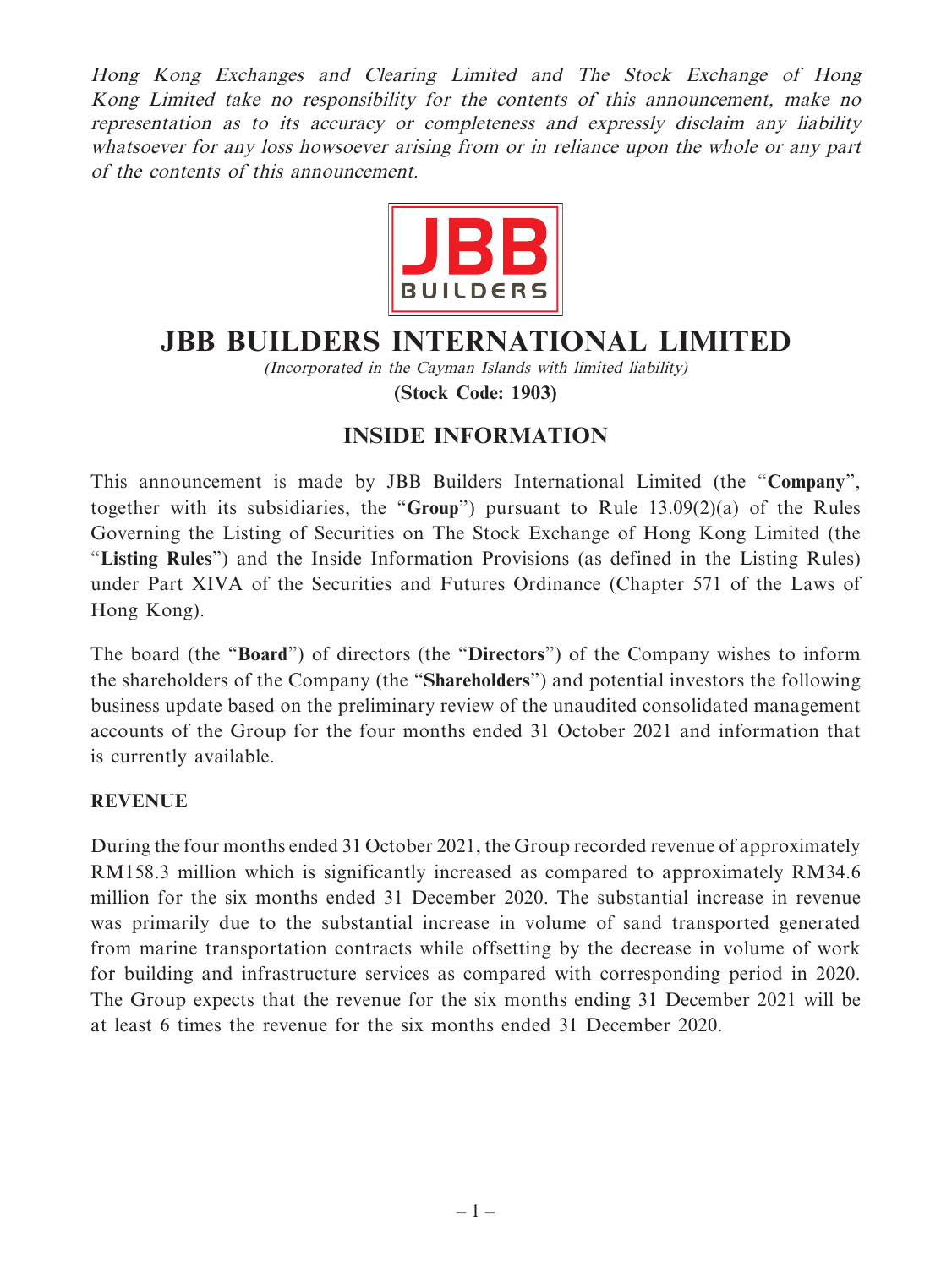The Board expects that the marine transportation contracts would likely to contribute stable revenue to the Group in the near future and results to the increase in revenue compared with the financial year ended 30 June 2021. Since the financial year ended 30 June 2021 and up to the date of this announcement, the Group had been awarded 4 contracts with original contract sum in aggregate of approximately RM50.4 million, including a marine construction contract in relation to marine sand supply and sand handling amounted to approximately RM47.2 million from a new customer which is expected to be completed by the financial year ending 30 June 2022.

On the other hand, the Group has commenced the trading business of marine gas oil since October 2021 and believes that this trading business of marine gas oil can help expand the business opportunity along the marine transportation value chain and improve the profit of the Group. In October 2021, the Group generated revenue of approximately RM5.1 million from this trading business of marine gas oil. The Group expects that the revenue from trading business of marine gas oil will generate stable revenue to the Group in the future.

#### **GROSS PROFIT**

Due to the increase of revenue as abovementioned, a gross profit was recorded for the four months ended 31 October 2021 as compared to a gross loss for the corresponding period in 2020. However, the Group expects that the gross profit margin for the six months ending 31 December 2021 will not be higher than 5% which was mainly due to lower contract value was entered as a result of increased competition in the market compared with those completed in previous years, increase in subcontracting costs and fixed direct cost was continuously incurred under the segment of reclamation and related works.

### **ALLOWANCE FOR IMPAIRMENT LOSS ON TRADE RECEIVABLES AND CONTRACT ASSETS**

As at 31 October 2021, there were trade receivables of approximately RM32.5 million which were overdue more than 1 year. Accordingly, allowance for impairment loss on trade receivables of approximately RM6.5 million has been recognised as at 31 October 2021 for the respective trade receivables. Based on the latest discussion with the customers, the Group expects that the collection of the majority of such receivables would be further delayed. As a result, it is expected that there would be a further increase in loss allowances for expected credit losses on trade receivables and contract assets resulting from such long outstanding aging of receivables from the customers. In the event if such trade receivables cannot be collected by 31 December 2021, it is expected that increase in allowance for impairment loss on trade receivables of approximately RM4.8 million have to be further recognised as at 31 December 2021. Nonetheless, the Group acts in the best interests of the Company and the Shareholders as a whole and keeps on negotiating with the respective customers on methods to recover the debts, with the consideration of, including but not limited to, installment settlement arrangements, settlements through assignment of land and properties of the customers and legal proceedings.